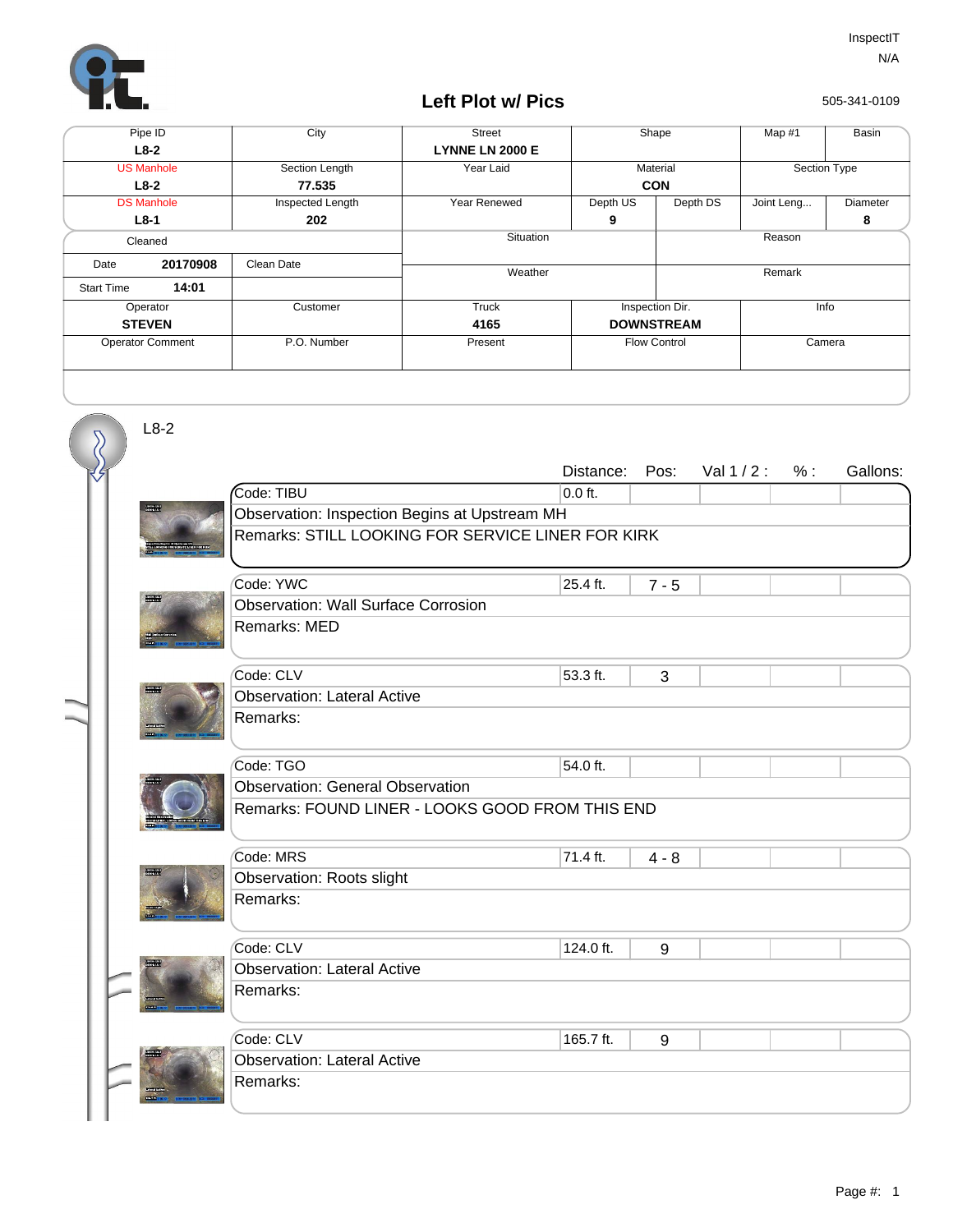

## **Left Plot w/ Pics**

505-341-0109

| Pipe ID                 |          | City             | <b>Street</b>          | Shape               |          | Map $#1$     | Basin    |
|-------------------------|----------|------------------|------------------------|---------------------|----------|--------------|----------|
| $L8-2$                  |          |                  | <b>LYNNE LN 2000 E</b> |                     |          |              |          |
| <b>US Manhole</b>       |          | Section Length   | Year Laid              | Material            |          | Section Type |          |
| $L8-2$                  |          | 77.535           |                        | <b>CON</b>          |          |              |          |
| <b>DS Manhole</b>       |          | Inspected Length | Year Renewed           | Depth US            | Depth DS | Joint Leng   | Diameter |
| $L8-1$                  |          | 202              |                        | 9                   |          |              | 8        |
| Cleaned                 |          |                  | Situation              |                     | Reason   |              |          |
| Date                    | 20170908 | Clean Date       |                        |                     |          |              |          |
|                         |          |                  | Weather                |                     |          | Remark       |          |
| <b>Start Time</b>       | 14:01    |                  |                        |                     |          |              |          |
| Operator                |          | Customer         | Truck                  | Inspection Dir.     |          | Info         |          |
| <b>STEVEN</b>           |          |                  | 4165                   | <b>DOWNSTREAM</b>   |          |              |          |
| <b>Operator Comment</b> |          | P.O. Number      | Present                | <b>Flow Control</b> |          | Camera       |          |
|                         |          |                  |                        |                     |          |              |          |
|                         |          |                  |                        |                     |          |              |          |
|                         |          |                  |                        |                     |          |              |          |
| ш                       |          | $\mathcal{L}$    |                        |                     |          |              |          |



| Code: YCC                                    | 165.9 ft.<br>$11 - 8$ |  |  |  |  |  |  |  |
|----------------------------------------------|-----------------------|--|--|--|--|--|--|--|
| Observation: Crack Circumferential           |                       |  |  |  |  |  |  |  |
| IRemarks:                                    |                       |  |  |  |  |  |  |  |
|                                              |                       |  |  |  |  |  |  |  |
|                                              |                       |  |  |  |  |  |  |  |
| Code: TIED                                   | 202.0 ft.             |  |  |  |  |  |  |  |
| Observation: nspection Ends at Downstream MH |                       |  |  |  |  |  |  |  |
| Remarks: MED DETERIATION THROUGHOUT LINR     |                       |  |  |  |  |  |  |  |

L8-1

**The Contract of the Contract of the Contract of The Contract of The Contract of The Contract of The Contract o**